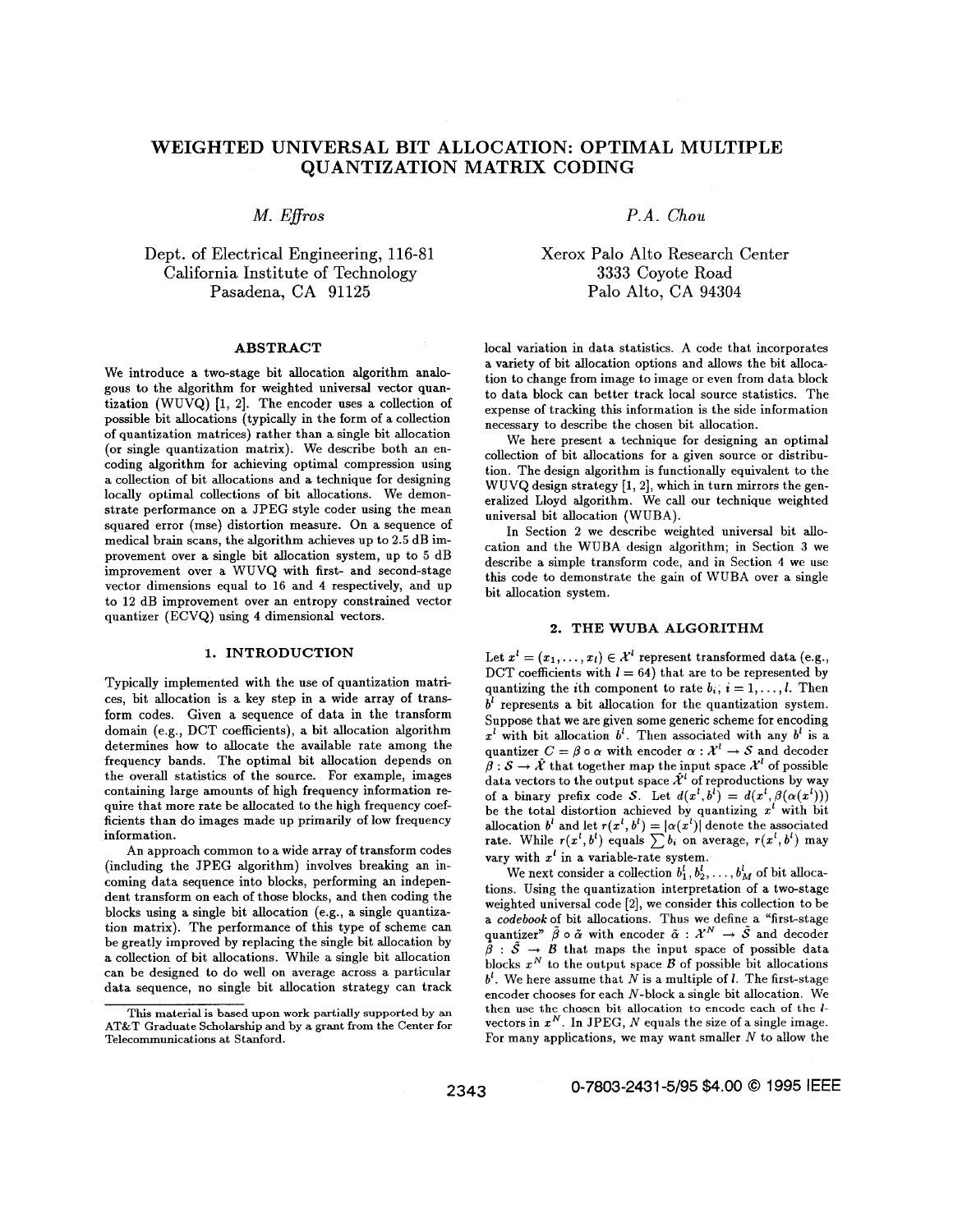bit allocation to change within a single image. The example of Section 4 uses  $N = l$ , which means that we describe a new bit-allocation for each transform block.

The total distortion associated with encoding data block  $x^N$  with bit allocation  $\tilde{\beta}(\tilde{\alpha}(x^N))$  is

$$
d(x^N, \tilde{\beta}(\tilde{\alpha}(x^N))) = \sum_{i=1}^{N/l} d(x_i^l, \tilde{\beta}(\tilde{\alpha}(x^N))).
$$

The total rate associated with encoding  $x^N$  includes both the rate associated with describing a bit allocation and the rate associated with using the chosen bit allocation. Thus

$$
r(x^N, \tilde{\beta}(\tilde{\alpha}(x^N))) = |\tilde{\alpha}(x^N)| + \sum_{i=1}^{N/l} r(x_i^l, \tilde{\beta}(\tilde{\alpha}(x^N))).
$$

Then, using a Lagrangian in order to minimize the **dis**tortion subject to a constraint on the rate, the optimal firststage encoder  $\tilde{\alpha}^*$  for a given collection of bit allocations  $\tilde{\beta}$  is

$$
\tilde{\alpha}^* = \arg\min_{s \in \tilde{S}} [d(x^N, \tilde{\beta}(s)) + \lambda r(x^N, \tilde{\beta}(s))]
$$

for every  $x^N$ . We call the optimal first-stage encoder a *nearest neighbor* encoder.

first-stage encoder & satisfies Likewise, the optimal first-stage decoder  $\tilde{\beta}^*$  for a given

$$
\tilde{\beta}^{\star}(s) = \arg\min_{b^l \in \mathcal{B}} E\left[\sum_{i=1}^{N/l} d(X_i^l, b^l) + \lambda r(X_i^l, b^l)\middle|\tilde{\alpha}(X^N) = s\right]
$$

for every  $s \in \mathcal{S}$ . We call the process of designing the optimal first-stage decoder *decoding to the centroid.* This step may be accomplished by any number of optimal bit-allocation design algorithms, one of which is discussed briefly in Section **3.** 

The WUBA design algorithm employs an iterative descent technique to minimize the expected Lagrangian performance. We initialize the algorithm with **an** arbitrary prefix code  $\tilde{S}$  and collection  $\{\tilde{\beta}(\tilde{s}) : \tilde{s} \in \tilde{S}\}\)$  of bit allocations. Each iteration proceeds through three steps which we enumerate below.

- 1. *Nearest Neighbor Encoding*  Optimize the first-stage encoder  $\tilde{\alpha}$  for the given firststage decoder  $\tilde{\beta}$  and prefix code  $\tilde{S}$ .
- Optimize the first-stage decoder  $\tilde{\beta}$  for the newly redesigned first-stage encoder and the given first-stage prefix code *S. 2. Decoding to the Centroid*
- *3. Optimizing the Prefix Code*

Optimize the first-stage prefix code  $\bar{S}$  for the newly redesigned first-stage encoder  $\tilde{\alpha}$  and decoder  $\beta$ . The optimal prefix **code** *s\** for **a** given first-stage encoder  $\tilde{\alpha}$  and decoder  $\tilde{\beta}$  is the entropy code matched to the probabilities  $P\{\tilde{\alpha}(X^N) = s\}$ , for which the ideal codelengths are

$$
|s^*| = -\log P\{\tilde{\alpha}(X^N) = s\}.
$$

Each step of the algorithm decreases the expected Lagrangian performance. Since the Lagrangian performance cannot be negative, the algorithm is guaranteed to converge. The proposed algorithm therefore guarantees a locally optimal solution.

### **3. A SIMPLE DCT-BASED SOURCE CODER**

We here present a simple DCT-based transform code and the corresponding optimal single bit allocation design strategy that will be used in the next section to test the proposed weighted universal bit allocation algorithm. The transform code is similar to JPEG but simpler for our purposes. Given a two-dimensional array of integer or real input values  $[x_{i,j}]$ (typically representing a digital image) we first break the input data sequence into  $8 \times 8$  blocks. Each block will henceforth be considered independently. Each data block passes first through a two-dimensional DCT transform. The encoder  $\alpha$ :  $\mathbb{R}^{64} \rightarrow S$  maps the resulting 64-dimensional real data block into a binary string. The encoder accomplishes this mapping in two steps. The encoder first passes the data block through a quantization matrix *[Qu,w],* where the encoder divides the  $(u, v)$ th component  $\mathcal{F}_{u, v}$  by the corresponding quantization matrix component  $Q_{u,v}$ , truncating to obtain the integer  $M_{u,v} = [\mathcal{F}_{u,v}/Q_{u,v}]$ . This truncation represents the lossy step in the quantization process. The encoder then losslessly describes the resulting quantized sequence to the decoder using a collection  $\{S_{u,v}\}\$  of entropy codes. The decoder simply reverses the process, retrieving  $[\mathcal{M}_{u,v}]$  from its binary representation, and then scaling back up to achieve a frequency domain reproduction  $[\hat{\mathcal{F}}_{u,v}]$ , where  $\hat{\mathcal{F}}_{u,v} = \mathcal{M}_{u,v} Q_{u,v}$ . We find the spatial domain reproduction  $\hat{x}_{i,j}$  by taking an inverse DCT of  $[\hat{\mathcal{F}}_{u,v}]$ .

In this case, as in JPEG, bit allocation is controlled by the quantization matrix  $Q_{u,v}$  which determines how coarsely or finely a particular component will be quantized and therefore how much rate will be used. The algorithm differs from the JPEG algorithm in several details, which we now briefly point out and discuss. First, we remove the differential encoding of the DC component *so* that each source block may be treated independently. Second, we remove the run-length encoder from the lossless coding step, so that the quantizer may code each component within a given frequency block independently. We make these modifications merely for simplicity in the quantization matrix design process, which we next describe.

Given the independence imposed by the above modifications to the JPEG algorithm and assuming an additive *(a,* v)th component in the quantization matrix affects only the rate and distortion associated with the  $(u, v)$ th component of the data blocks encoded with the given sequence. In designing a quantization matrix for a given sequence of training data, we may therefore consider each quantization matrix component independently. We therefore choose each component  $Q_{u,v}$  to minimize the Lagrangian performance over a given training sequence, where larger  $Q_{u,v}$  values correspond to higher distortions but lower rates. The optimal entropy code for each component is the entropy code matched to that component's statistics. We therefore achieve a simple design process for optimizing a bit **distortion measure in the frequency domain, changing the**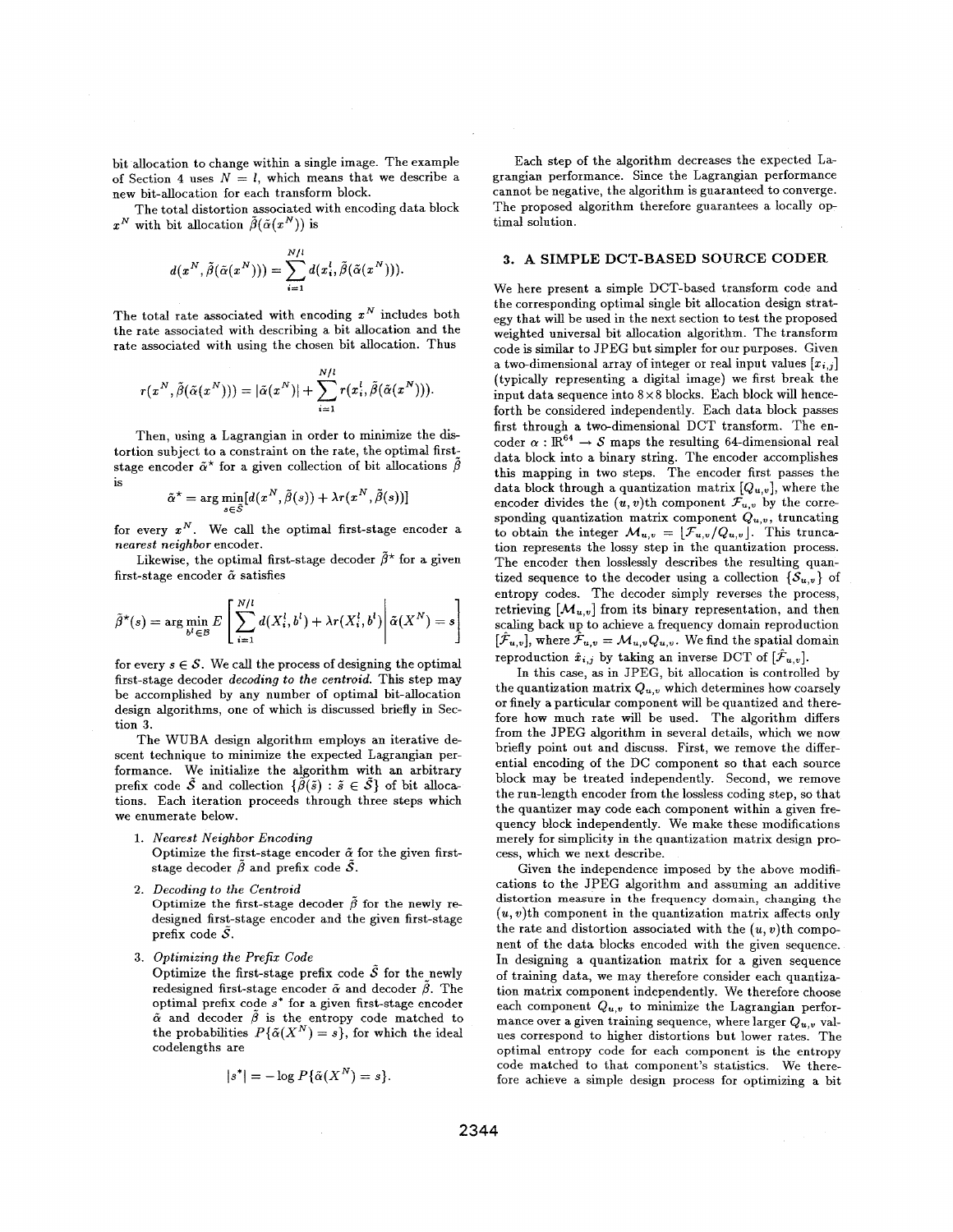

Figure **1:** Comparison of SQNR results on a collection of *<sup>5</sup>* MR brain scans. The systems tested include WUBA (pluses with solid line), a single bit allocator system (pluses with dashed line); variable-rate WUVQ with first-stage vector dimension equal to **16** and second-stage vector dimension equal to **4** (solid line), and ECVQ with vector dimension equal to **4** (broken line).

allocation system for a particular set of training data. We note that the resulting quantization table represents a good starting value from which we can design the quantization and Huffman tables for the JPEG algorithm. A simple variation on the entropy-constrained variation of the generalized Lloyd algorithm can then be used to iteratively update the quantization and Huffman tables for the given training set. We here stick with the earlier described procedure for simplicity.

## **4. EXPERIMENTAL RESULTS**

In Figure I, we compare the performance of the WUBA algorithm to the performance of single bit allocation and the performances of WUVQ and ECVQ. WUBA contains 64 bit allocations and uses  $N = l = 64$ . WUVQ uses a firststage vector dimension of **16.** Both WUVQ and ECVQ use a base vector dimension of **4.** Each system was trained on **20** medical brain scans and then tested on *5* scans outside of the training set. All rates are reported in terms of entropy. WUBA achieves up to **2.5** dB improvement over single bit allocation systems, up to 5 dB improvement over WUVQ with first- and second-stage vector dimensions equal to **16** and **4** respectively, and up to **12** dB improvement over ECVQ. The performance curves for the WUBA and single bit allocation systems can both be expected to shift slightly to the left if they use a lossless code more efficient than independent entropy coding, such **as** the JPEG code (run-length followed by Huffman coding) or a zerotree code. Figure **2** shows a sample image.



Figure **2:** The top picture is the original image. The middle picture is coded to **.45** bpp using a single bit allocation. The bottom picture is coded to **.35** bpp using a collection of **64**  bit allocations.